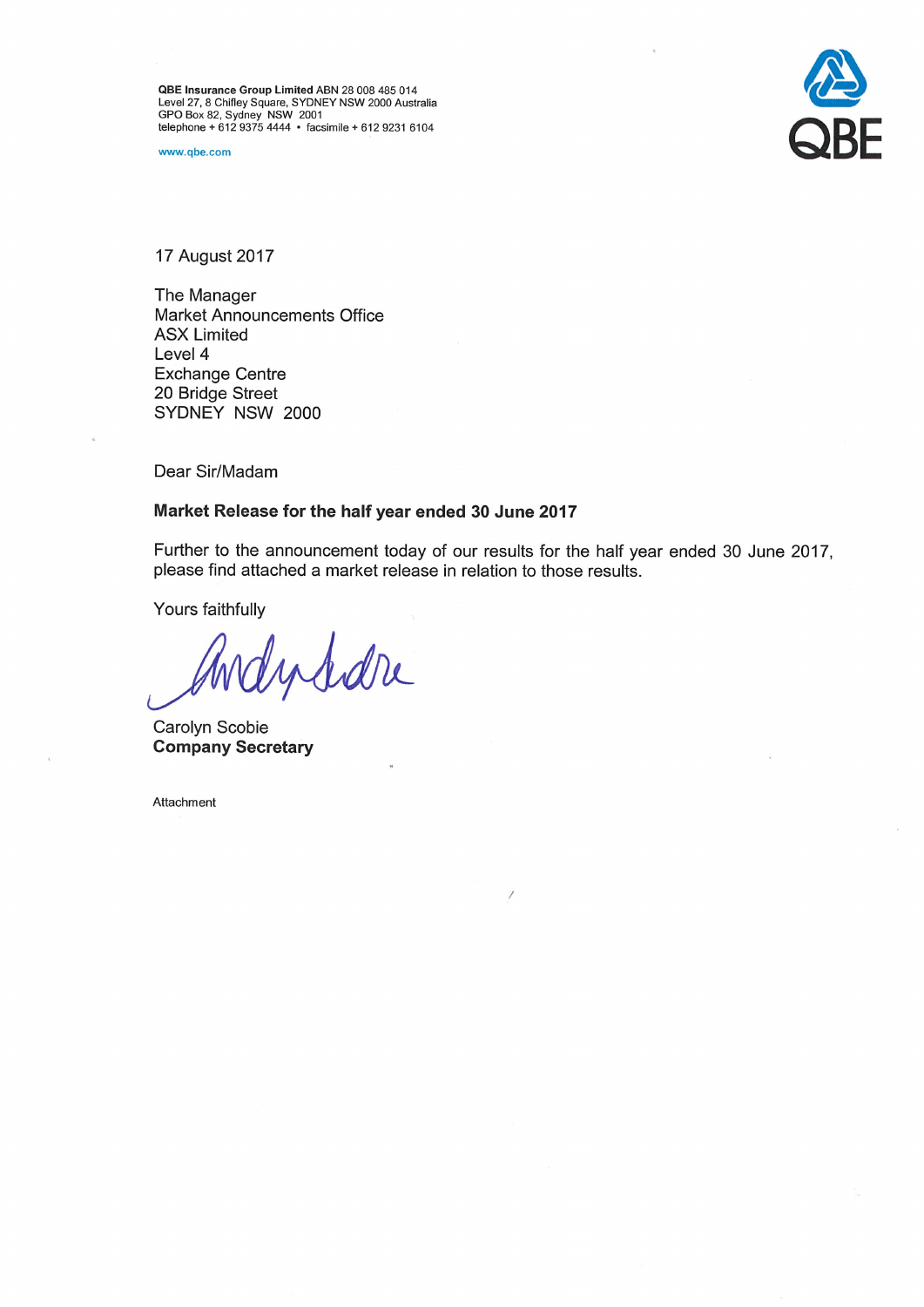

17 August 2017

## **QBE ANNOUNCES 2017 INTERIM RESULTS <sup>1</sup>**

*QBE reported a statutory 2017 interim net profit of \$345 million, up 30% from \$265 million in the prior period, reflecting an improvement in the combined operating ratio to 97.5% from 99.0% in the prior period.*

*The Group's adjusted combined operating ratio of 95.3%2,3 compares with 94.5%3,4 in the prior period and is in line with our revised combined operating ratio target range of 94.5% - 96.0%2,3 communicated to the market on 21 June 2017. The higher adjusted combined operating ratio largely reflects a weaker underwriting result in Emerging Markets coupled with a reduced level of positive prior accident year claims development, which more than offset a 1% improvement in the combined commission and expense ratio.*

*The result included a sixth consecutive half of positive prior accident year claims development of \$107 million 2,5 , albeit slightly lower than \$196 million4,5 in the prior period.*

*It is pleasing to report constant currency gross written and net earned premium growth of 3%<sup>6</sup> and 6%<sup>4</sup> respectively. The return to premium growth coupled with ongoing cost reduction initiatives contributed to a 0.9% improvement in our expense ratio.* 

*In Australian & New Zealand Operations, premium rate increases and tightened policy terms and conditions coupled with strengthened underwriting discipline and claims management practices contributed to an improved combined operating ratio of 92.2%<sup>3</sup> , down from 93.9%<sup>3</sup> in the prior period, including a 4.2% reduction in the attritional claims ratio (excluding LMI).* 

*Our North American Operations delivered a further improvement in underwriting profitability, recording a combined operating ratio of 98.2%<sup>3</sup> , compared with 100.5%<sup>3</sup> in the prior period. Importantly, North America returned to top-line growth after an extended period of remediation and non-core asset sales, with gross written premium up 4%<sup>7</sup> on an underlying basis.* 

*Despite challenging market conditions, our European Operations reported a solid underwriting result. The division's first half combined operating ratio of 91.3%2,3 is a reflection of the team's commitment to underwriting discipline and performance oversight.* 

- (1) All figures in US\$ unless otherwise stated.
- (2) Excludes a \$156M one-off adverse impact on the Group's underwriting result due to the Ogden decision in the UK.
- (3) Excludes the impact of changes in risk-free rates used to discount net outstanding claims.
- (4) Excludes transactions to reinsure UK long-tail liabilities.
- (5) Excludes \$38M (1H16 \$22M) of favourable Crop prior accident year claims development that is offset by an additional reinsurance cession to the US Government under the Federal crop reinsurance arrangements.
- (6) Excludes M&LS fronting (terminated on 31 March 2017).
- (7) Excludes \$120M of Latin American business fronted on behalf of Equator Re in 2016 (terminated on 1 January 2017).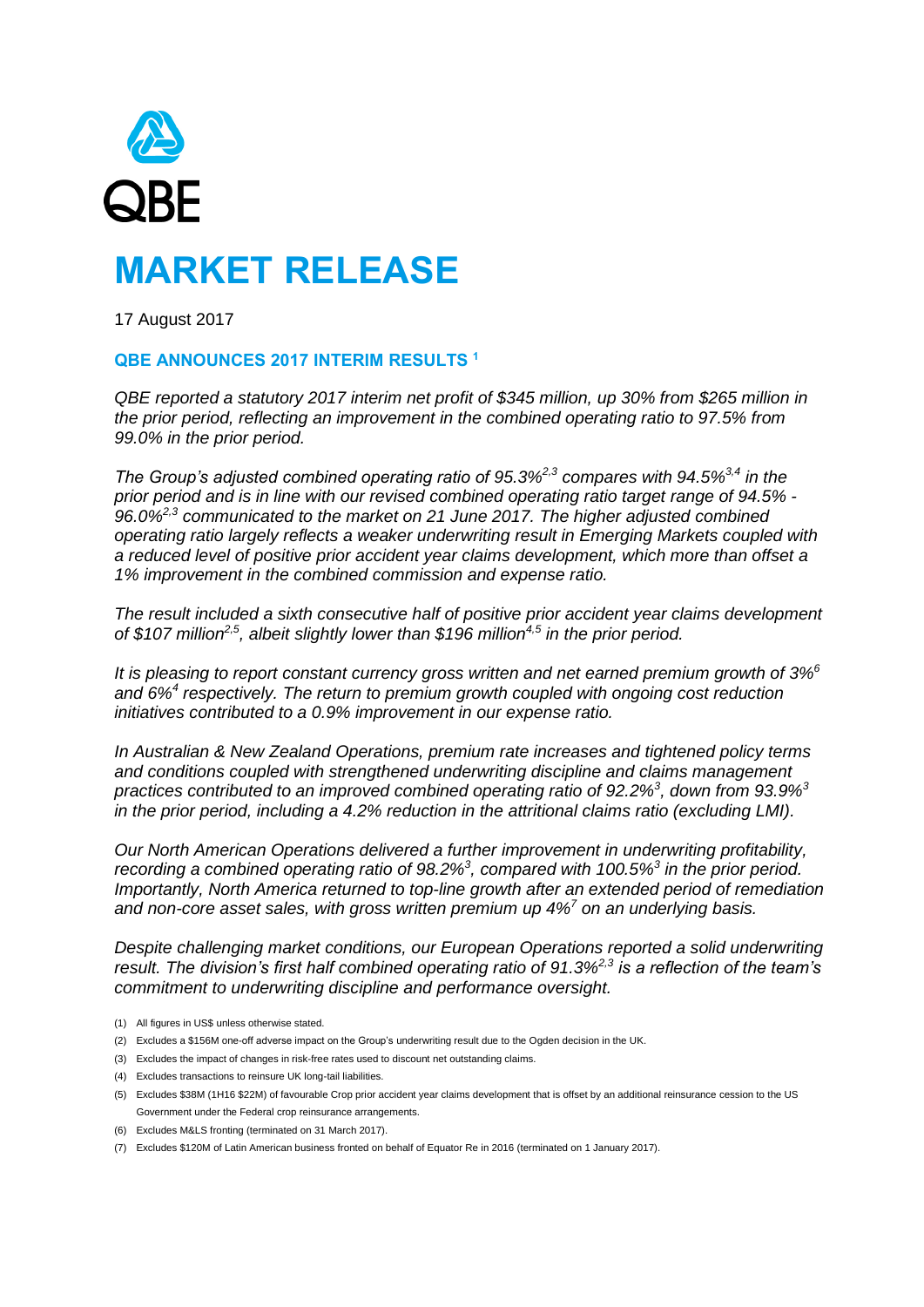

*Consistent with our ASX release of 21 June 2017, Emerging Markets reported a disappointing combined operating ratio of 110.8%<sup>1</sup> , up from 99.5%<sup>1</sup> in the prior period. The poor underwriting result reflects a material increase in the current accident year claims ratio across numerous portfolios and regions, in both Asia Pacific and Latin America, coupled with adverse prior accident year claims development, primarily in Hong Kong workers' compensation.* 

*To improve regional focus, our Emerging Markets division is reverting to two separately managed divisions in Asia Pacific and Latin America. A detailed review has been undertaken to determine the remediation activities required to improve underwriting performance in the second half of 2017 and beyond. In addition to the tightening of underwriting controls and discipline, improved pricing models are being introduced, enhanced reinsurance protections considered and cost reduction plans implemented.*

*David Fried will step down from his current role as CEO of Emerging Markets but will continue to support QBE in a strategic advisory capacity to facilitate the transition to two separate divisions. Jason Brown (currently Group Chief Risk Officer) and Carola Fratini (currently CEO of Argentina) have been appointed as the new CEOs of Asia Pacific and Latin America respectively.*

*Cash generation and our balance sheet remain strong. Accordingly, the Board has approved a 5% increase in the interim dividend to 22 Australian cents per share and we expect to activate our A\$1 billion three-year cumulative on-market share buyback during the second half of 2017.*

## **John Neal, QBE Group Chief Executive Officer**

## **2017 INTERIM RESULT HIGHLIGHTS**

- Statutory net profit after tax up 30% to \$345M
- Cash profit after tax up 30% to \$374M
- Adjusted net profit after tax up 76% to \$464M<sup>2</sup>
- ROE of  $8.8\%$ <sup>2</sup> (1H16 5.1%)
- Combined operating ratio of  $95.3\%^{1,2}$  (1H16  $94.5\%^{1,3}$ )
- Positive prior accident year claims development of  $$107M<sup>2,4</sup>$  (1H16  $$196M<sup>3,4</sup>$ )
- Gross written premium up  $3\%$ <sup>5</sup> on a constant currency basis
- Net earned premium up  $6\%$ <sup>3</sup> on a constant currency basis
- Improved expense ratio of  $15.2\%$  (1H16 16.1%<sup>3</sup>)
- Annualised net investment return for the half of 3.6% (1H16 3.3%)
- Probability of adequacy of outstanding claims unchanged at 89.5% (FY16 89.5%)
- Debt to equity ratio of 32.8% within our 25% 35% benchmark range (FY16 33.8%)
- Indicative APRA PCA multiple of 1.69x (1H16 1.67x) with a further increase in surplus above S&P 'AA' equivalent capital
- Cash remittances from operating divisions of \$653M (1H16 \$648M)
- Interim dividend of 22 Australian cents per share, 30% franked (1H16 21 Australian cents, 100% franked), equating to a cash profit payout ratio of 61% (1H16 74%)

(5) Excludes M&LS fronting (terminated on 31 March 2017).

<sup>(1)</sup> Excludes the impact of changes in risk-free rates used to discount net outstanding claims.

<sup>(2)</sup> Excludes a \$156M one-off adverse impact on the Group's underwriting result due to the Ogden decision in the UK.

<sup>(3)</sup> Excludes transactions to reinsure UK long-tail liabilities.

<sup>(4)</sup> Excludes \$38M (1H16 \$22M) of favourable Crop prior accident year claims development that is offset by an additional reinsurance cession to the US Government under the Federal crop reinsurance arrangements.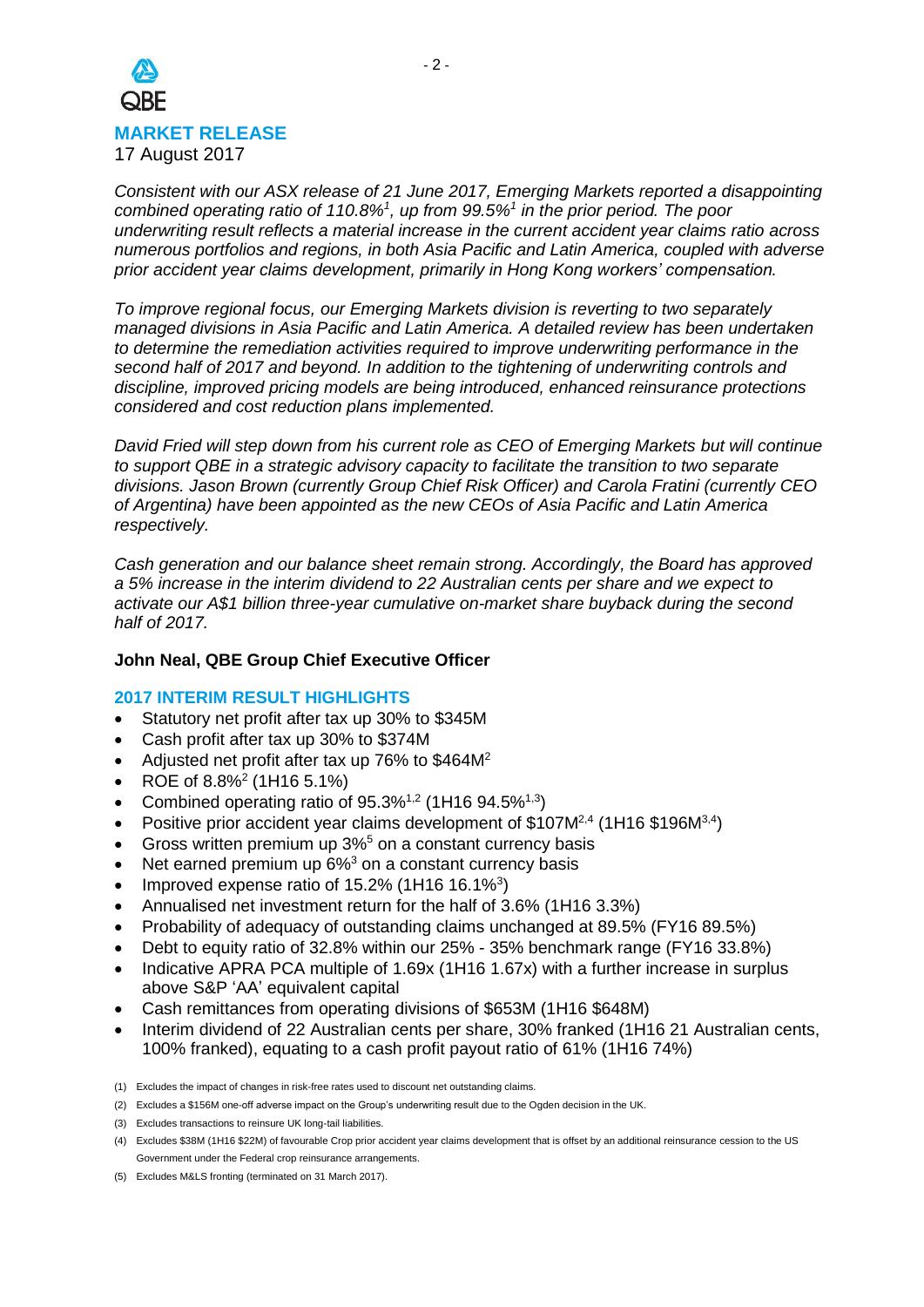

## **2017 INTERIM DIVIDEND**

The Board has declared an interim 2017 dividend of 22 Australian cents per share, franked at 30%, representing a 5% increase on the 2016 interim dividend per share of 21 Australian cents per share.

The 2017 interim dividend payout is A\$302 million or 61% of cash profit, consistent with the Board's payout policy of "up to 65% of cash profits".

Shares will begin trading ex-dividend on 24 August 2017, the record date is 25 August 2017 and the dividend will be paid on 29 September 2017.

## **OUTLOOK**

The Group's targets for full year 2017 are as follows:

| Gross written premium    | Modest growth <sup><math>1,2</math></sup>                   |
|--------------------------|-------------------------------------------------------------|
| Combined operating ratio | Towards the upper end of $94.5\%$ - $96.0\%$ <sup>3,4</sup> |
| Investment return        | Around 3.0%                                                 |

FY17 premium rate movements are expected to remain broadly in line with 1H17 experience.

Following slightly better than expected top-line growth during 1H17, particularly in North America and Australia & New Zealand, we have revised our FY17 gross written premium target from "relatively stable" to "modest growth".

While our FY17 combined operating ratio target remains 94.5%-96.0%<sup>3,4</sup>, we are expecting it to be towards the upper end of this range having regard to year-to-date performance.

- (2) Excludes M&LS fronting (terminated on 31 March 2017).
- (3) Excludes the impact of changes in risk-free rates used to discount net outstanding claims.
- (4) Excludes a \$156M one-off adverse impact on the Group's underwriting result due to the Ogden decision in the UK.

<sup>(1)</sup> Premium growth target is on a constant currency basis.